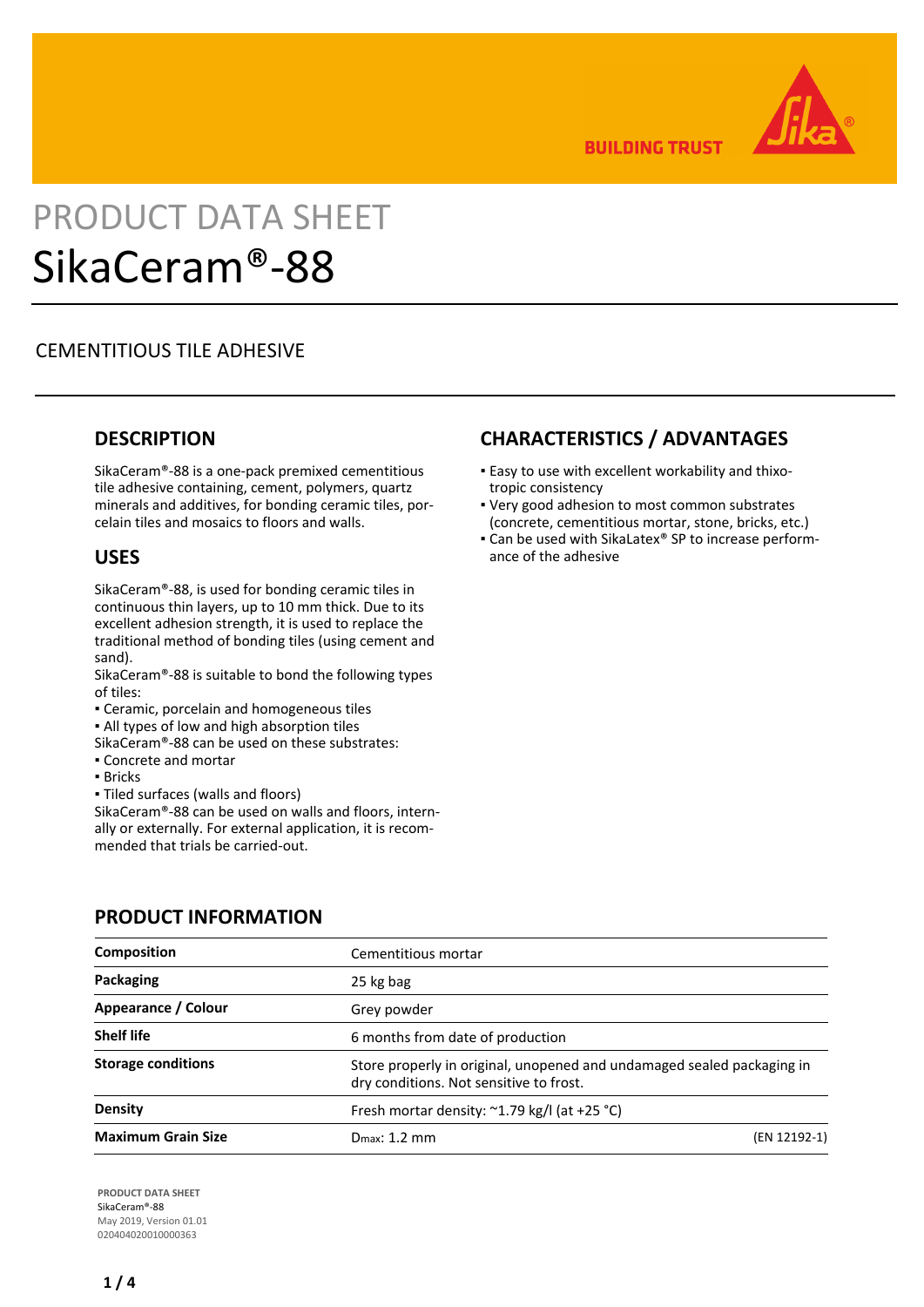# **APPLICATION INFORMATION**

| <b>Mixing Ratio</b>                                                                                                                                                                       | 5.5-6.0 L of water per 25 kg bag                                                                                                                            |                            |  |
|-------------------------------------------------------------------------------------------------------------------------------------------------------------------------------------------|-------------------------------------------------------------------------------------------------------------------------------------------------------------|----------------------------|--|
| Consumption<br>This depends on the level, profile and surface roughness of the substrate,<br>the size of the tiles and the technique of placing (simple placing or "back"-<br>buttering). |                                                                                                                                                             |                            |  |
|                                                                                                                                                                                           | As a guide, per $m2$ on flat surface:                                                                                                                       |                            |  |
|                                                                                                                                                                                           | Mosaics and small tiles                                                                                                                                     | 2.0–4.5 kg/m <sup>2</sup>  |  |
|                                                                                                                                                                                           | Normal size tiles (20 cm x 20 cm)                                                                                                                           | 4.5-9.0 $\text{kg/m}^2$    |  |
|                                                                                                                                                                                           | On external floors (60 cm x 60 cm &<br>above)                                                                                                               | 9.0-13.5 kg/m <sup>2</sup> |  |
|                                                                                                                                                                                           | * This may only serve as a guideline. It is highly recommended to carry-out<br>trial on site to determine the actual consumption per m <sup>2</sup> .       |                            |  |
| <b>Layer Thickness</b>                                                                                                                                                                    | Minimum 3 mm / Maximum 10 mm                                                                                                                                |                            |  |
| <b>Ambient Air Temperature</b>                                                                                                                                                            | +5 °C min. / +40 °C max.                                                                                                                                    |                            |  |
| <b>Substrate Temperature</b>                                                                                                                                                              | +5 °C min. / +40 °C max.                                                                                                                                    |                            |  |
| <b>Open Time</b>                                                                                                                                                                          | Open time is approximately 20 minutes under normal temperature and hu-<br>midity conditions. In unfavourable conditions, the open time may be short-<br>er. |                            |  |
| <b>Adjustability Time</b>                                                                                                                                                                 | Once the tiles are placed into the mortar, they can be adjusted within ~20<br>minutes (at $+20$ °C).                                                        |                            |  |
| <b>Applied Product Ready for Use</b>                                                                                                                                                      | At $+25$ °C                                                                                                                                                 |                            |  |
|                                                                                                                                                                                           | Before jointing works                                                                                                                                       | Min. 24 hours              |  |
|                                                                                                                                                                                           | Before opening to light foot traffic                                                                                                                        | Min. 24 hours              |  |
|                                                                                                                                                                                           | Before opening to full traffic                                                                                                                              | Min. 7 days                |  |
|                                                                                                                                                                                           |                                                                                                                                                             |                            |  |

### **APPLICATION INSTRUCTIONS**

#### **SUBSTRATE QUALITY / PRE-TREATMENT**

- Ensure all concrete slabs are allowed to cure fully and have a wood float finish. Steel trowel finished concrete surfaces must be mechanically abraded prior to commencement of tiling works.
- Ensure all surfaces are sound, dry and free from ex-▪ cessive movement, oil, dust, grease, wax, curing compounds, release agents and any other loose or contaminating materials. All dust, loose and friable material must be completely removed from all surfaces before application of the SikaCeram®-88, preferably by brush and/or vacuum.
- Weak concrete and/or cement laitance must be re-▪ moved. Repairs to the substrate, filing of blowholes / voids, etc. must be carried out using products from the SikaTop® or Sika® MonoTop® range of material.
- If the substrate is very porous, and/or if the temperature is high and the relative humidity is low, it is advisable to dampen down the substrate's surface with water (do not leave any standing water) or apply Sika® Primer-11 WMY. Please contact Sika's local representative for further information on the recommended primer for the specific substrate.
- . The maximum variation in the level of the substrate must not exceed 5 mm for floors (using a 3 metres straight-edge) and 4 mm for walls (using a 2 metres straight-edge).
- Cementitious substrates must be at least 1 month

**PRODUCT DATA SHEET** SikaCeram®-88 May 2019, Version 01.01 020404020010000363

old. All rendered surfaces must be allowed to cure for at least 7 days prior to the commencement of tiling works. Allow a waiting time of 24–48 hours if repair materials (e.g. SikaTop® / Sika® MonoTop®) are used to repair the substrate.

- All types of cement board / dry walls should be fixed in accordance with the manufacturer's instructions and the relevant standards.
- The recommended thickness for fibre cement sheets is 9 mm (minimum) for heavy duty commercial applications, and 6 mm (minimum) for underlay or wall / floor.
- **The recommended thickness for compressed fibre** cement sheets is 15 mm (minimum) for floor, and 9 mm (minimum) for wall.
- **The recommended thickness for gypsum plaster**board sheets is 10 mm (minimum) for wall.

#### **MIXING**

Place about 80% of the pre-measured clean water (depending on the consistency required) into a clean container and gradually add the whole bag of SikaCeram®- 88 into it while continuously mixing. Add the remaining water until the desired consistency is obtained. Mix thoroughly for a minimum of 3 minutes.

Leave the material to stand in the container for a minimum of 5 minutes. Then, remix the material for another 15 seconds. SikaCeram®-88 is now ready for use. SikaCeram®-88 must be mechanically mixed using a forced action mixer or in a clean container using a drill

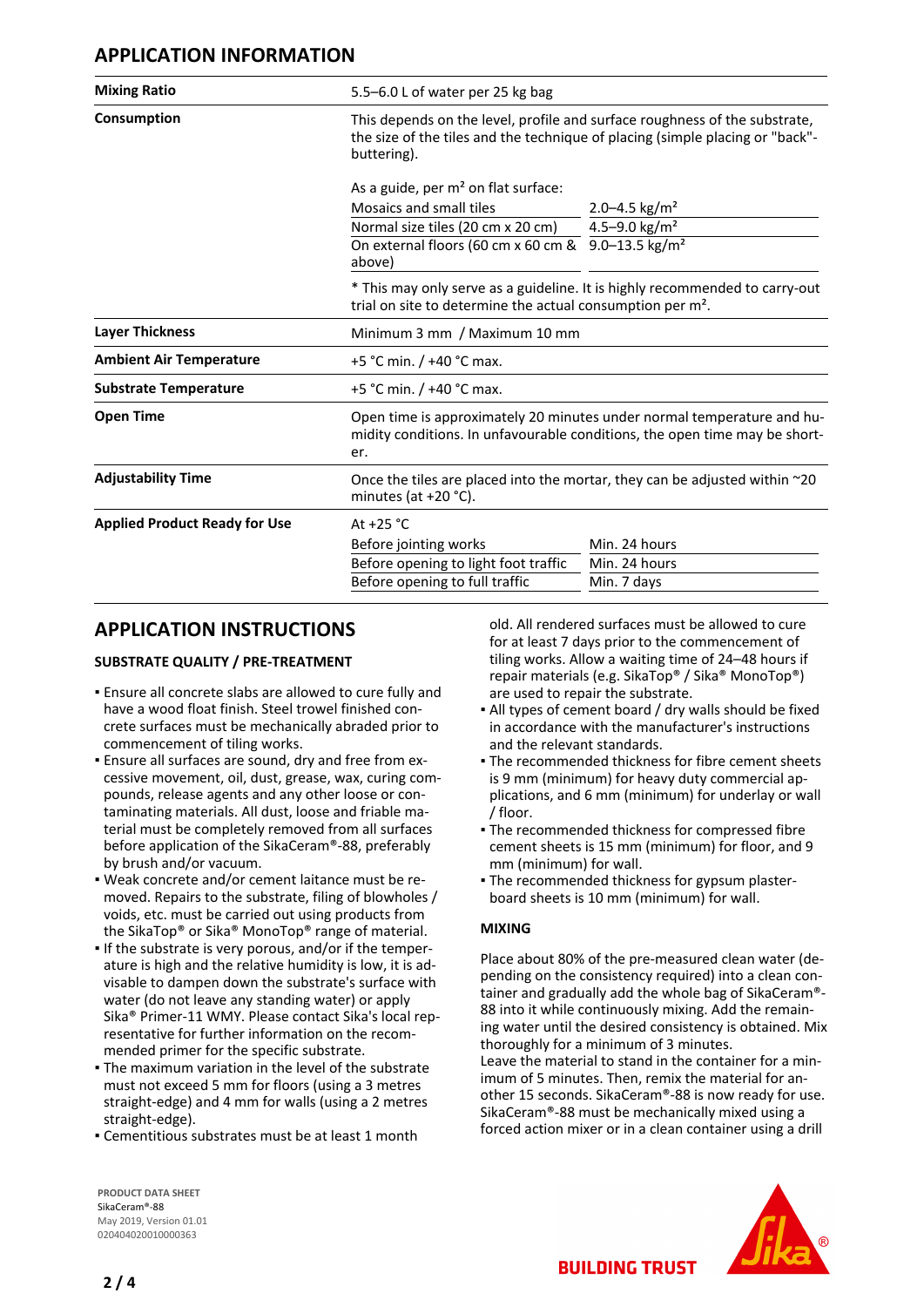and mixing paddle (< 500 rpm). Do not use a free fall concrete mixer to mix SikaCeram®-88.

#### **APPLICATION**

SikaCeram®-88 is applied using a notched trowel onto the substrate. Choose the size of trowel that will give the right thickness on the back of the tile. After the surfaces of the substrate has been prepared, apply SikaCeram®-88 onto the substrate using a notched trowel. SikaCeram®-88 should be applied onto the substrate at a rate of  $1 \text{ m}^2$  per installation. Applying at rates greater than this can result in skinning of adhesive before the tiles are laid. Once the adhesive is applied onto the substrate, ensure that skinning has not occured prior to setting the tiles. If a surface film has developed, make a pass over the adhesive using a notched trowel. Rework the adhesive before setting the tiles within the open time. When setting the tiles into the adhesive, use the Tarver Method; press, slide perpendicular and slide return. This method will ensure that any air entrapped between the beads comes out easily at the ends. For tiles with lugs, grooves or uneven backing, it may be required to backbutter the tile with adhesive before setting them down. The final bed thickness of SikaCeram®-88 should be at least 1 mm for wall and 3 mm for floor. Once the tiling works are completed, do not disturb the tiles for at least 6–8 hours. As a guide:

SikaCeram®-88 is used for fixing absorbent tiles up to a maximum size of 10 000 cm² (e.g. 60 cm x 120 cm) for indoor floors, up to 3 600  $\text{cm}^2$  (e.g. 60  $\text{cm}$  x 60  $\text{cm}$ ) for indoor walls and outdoor paving, and  $2$  100 cm<sup>2</sup> (e.g. 30 cm x 60 cm or 45 cm x 45 cm) for façades without any mechanical clamps.

#### **CLEANING OF EQUIPMENT**

Clean all tools and application equipment with clean water immediately after use. Hardened / cured material can only be removed mechanically.

#### **FURTHER INFORMATION**

#### **Expansion Joints**

Expansion / movement joints must be provided to allow for movement between adjacent building components.

- Over existing joints
- . Where two different substrates meet, e.g. timber and concrete
- Around fix elements on the floor, e.g. columns
- **At internal vertical corners**
- Around the perimeter of the floor
- At internal floors, where dimensions exceeds 9 m or 6 m when exposed to sunlight.
- At external floors where dimensions exceeds 4.5 m

▪ On wall surfaces 3 m to 4.5 m apart vertically The expansion / movement joints must not be less than 6 mm and not wider than 10 mm, and should go right through the adhesive bed to the substrate. It should ke kept free from dirt and adhesive droppings. The joints should be filled with Sikaflex®-11 FC or Sikaflex®-PRO for floors, and Sikasil®-C for walls.

**PRODUCT DATA SHEET** SikaCeram®-88 May 2019, Version 01.01 020404020010000363

# **3 / 4**

# **IMPORTANT CONSIDERATIONS**

- Follow the recommended water dosage when mix-▪ ing SikaCeram®-88.
- Apply only to sound, prepared substrates.
- **-** Do not exceed the maximum layer thickness or go below the minimum layer thickness.
- When use in conjuction with SikaLatex® SP, please ensure that all ratio of SikaLatex® SP to SikaCeram®- 88 are consistent. Please refer to SikaLatex® SP data sheet for more details.
- Protect freshly applied material from freezing condi-▪ tions, rain, etc.
- Do not attempt to dampen down the adhesive on the floor/wall to extend the open time as this may affect the bond performance.

# **BASIS OF PRODUCT DATA**

All technical data stated in this Data Sheet are based on laboratory tests. Actual measured data may vary due to circumstances beyond our control.

# **LOCAL RESTRICTIONS**

Note that as a result of specific local regulations the declared data and recommended uses for this product may vary from country to country. Consult the local Product Data Sheet for the exact product data and uses.

# **ECOLOGY, HEALTH AND SAFETY**

For information and advice on the safe handling, storage and disposal of chemical products, users shall refer to the most recent Safety Data Sheet (SDS) containing physical, ecological, toxicological and other safety-related data.